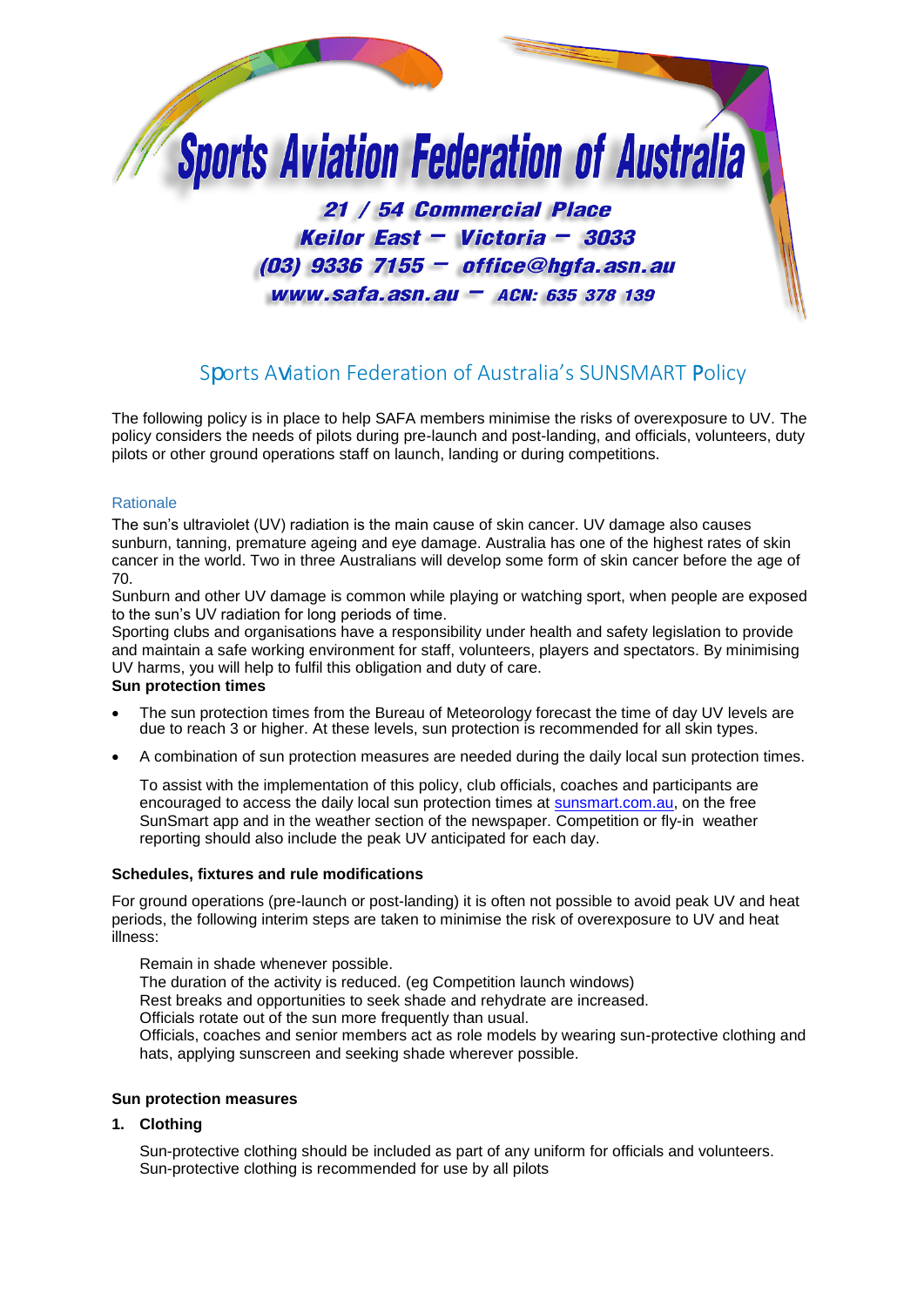Tops/jerseys are made from UPF (UV protection factor) 50+ material and have long sleeves and a collar.

Tops/jerseys are loose-fitting and lightweight.

Where the competition uniform does not provide adequate sun protection, participants are reminded to apply SPF30 (or higher) broad-spectrum, water-resistant sunscreen to all exposed skin and wear covering clothing whilst on the ground.

## **2. Sunscreen**

SPF30 (or higher) broad-spectrum, water- resistant sunscreen is promoted and/or provided to participants.

Participants are encouraged to apply sunscreen 20 minutes before exposure and to reapply every two hours.

Sunscreen is stored below 30°C and replaced once it is past the use-by date.

Participants are encouraged to apply a generous amount of sunscreen (the equivalent of one teaspoon per limb).

The first aid kit includes a supply of SPF30 (or higher) broad-spectrum, water-resistant sunscreen.

## **3. Hats**

Wide-brimmed, bucket, or legionnaires hats are included as part of a ground uniform. Pilots are encouraged to pack a lightweight hat in their flight equipment for use after landing.niform Caps and visors do not provide adequate sun protection to the face, ears and neck and are not recommended for extended sun protection but may be used, in combination with sunscreen on parts of skin not covered, as an interim measure.

## **4. Helmets**

SAFA operations requires the wearing of a helmet. Helmets do not usually provide adequate UV protection of the face and neck area, additional protection such as balaclavas, sunglasses, and/or sun block on exposed skin (eg nose, neck) is advised. (note: Adding a visor to a helmet may catch or foul on paraglider lines )

# **5. Shade**

When not actively involved in ground or flight operations, participants are able to rest in shaded areas.

Where there is insufficient natural or built shade, temporary shade structures are provided or participants are notified to bring their own temporary shade (e.g. tents or umbrellas). Shade from buildings, trees and other structures is used where possible (e.g. marshalling areas, spectator areas).

Marshalling, and presentation ceremony areas are protected by shade. Participants and officials rotate to cooler, shaded areas.

### **6. Sunglasses**

Participants are advised to wear sunglasses that meet the Australian standard (ASNZS 1067:2016).

### **Education and information**

The times when sun protection is required (as determined by SunSmart's daily local sun protection times) are communicated to participants and spectators during competition or fly-ins.

*Relevant documents and links*

**SunSmart**: [sunsmart.com.au](http://www.sunsmart.com.au/) **SunSmart widget**: [sunsmart.com.au/uv-sun-protection/uv/uv-widget](file:///C:/Users/josborne/AppData/Local/Microsoft/Windows/Temporary%20Internet%20Files/Content.Outlook/AppData/Local/Microsoft/Windows/Temporary%20Internet%20Files/Content.Outlook/AppData/Local/Microsoft/Windows/Temporary%20Internet%20Files/Content.Outlook/AppData/Local/Microsoft/Windows/Temporary%20Internet%20Files/Content.Outlook/LQL5154T/sunsmart.com.au/uv-sun-protection/uv/uv-widget) [SunSmart app:](http://www.sunsmart.com.au/resources/sunsmart-app) [sunsmart.com.au/app](http://www.sunsmart.com.au/app) **Heat and UV Guide:** [sunsmart.com.au/downloads/communities/sports-clubs/uv-exposure-heat-illness-guide.pdf](http://www.sunsmart.com.au/downloads/communities/sports-clubs/uv-exposure-heat-illness-guide.pdf) **Shade audit**: sunsmart.com.au/shade-audit/